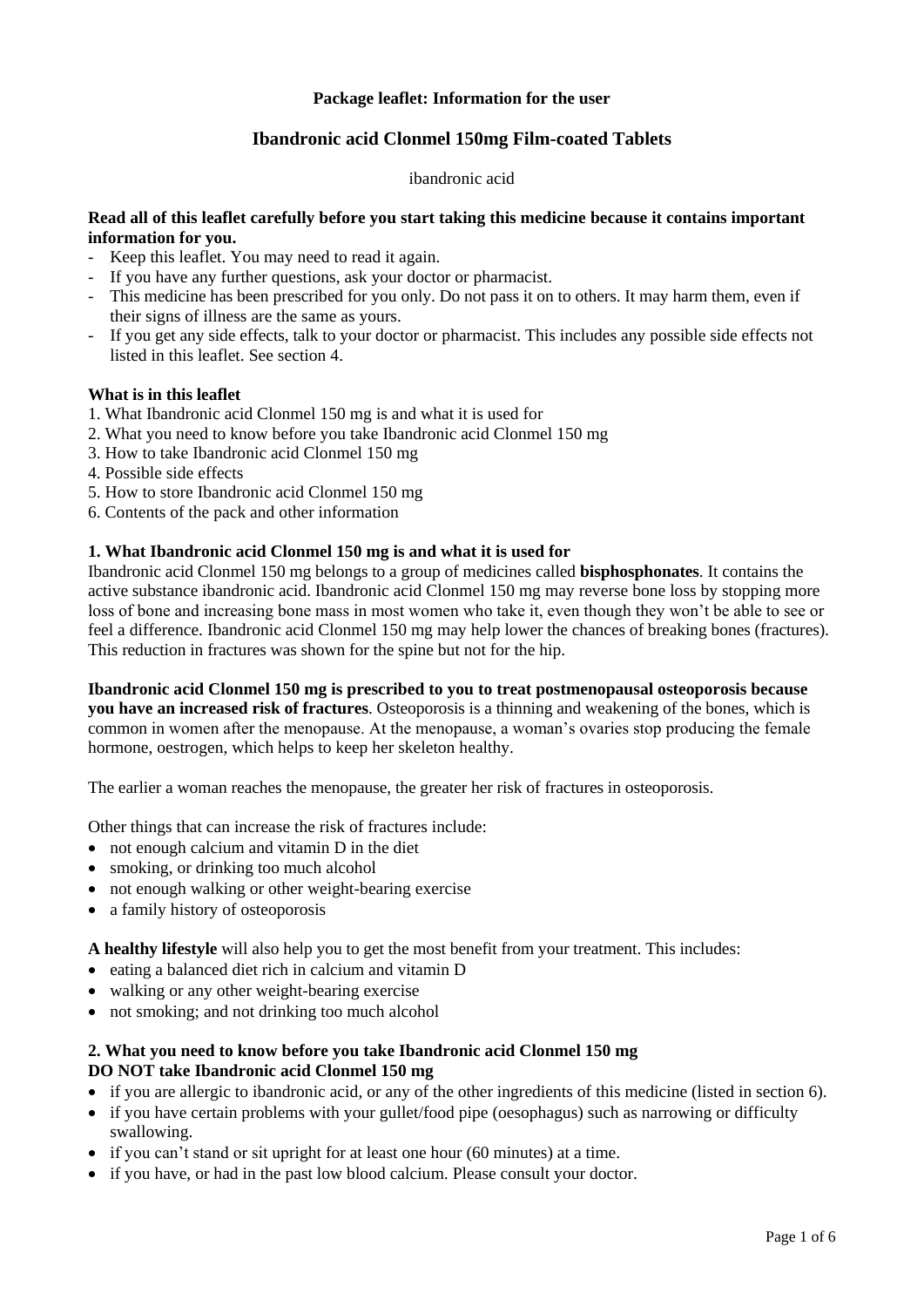# **Warnings and precautions**

A side effect called osteonecrosis of the jaw (ONJ) (bone damage in the jaw) has been reported very rarely in the post-marketing setting in patients receiving ibandronic acid for osteoporosis. ONJ can also occur after stopping treatment.

It is important to try and prevent ONJ developing as it is a painful condition that can be difficult to treat. In order to reduce the risk of developing osteonecrosis of the jaw, there are some precautions you should take.

Before receiving treatment, tell your doctor/nurse (health care professional) if:

- you have any problems with your mouth or teeth such as poor dental health, gum disease, or a planned tooth extraction
- you don't receive routine dental care or have not had a dental check up for a long time
- you are a smoker (as this may increase the risk of dental problems)
- you have previously been treated with a bisphosphonate (used to treat or prevent bone disorders)
- you are taking medicines called corticosteroids (such as prednisolone or dexamethasone)
- you have cancer

Your doctor may ask you to undergo a dental examination before starting treatment with Ibandronic acid Clonmel 150 mg.

While being treated, you should maintain good oral hygiene (including regular teeth brushing) and receive routine dental check-ups. If you wear dentures you should make sure these fit properly. If you are under dental treatment or will undergo dental surgery (e.g. tooth extractions), inform your doctor about your dental treatment and tell your dentist that you are being treated with Ibandronic acid Clonmel 150 mg.

Contact your doctor and dentist immediately if you experience any problems with your mouth or teeth such as loose teeth, pain or swelling, or non-healing of sores or discharge, as these could be signs of osteonecrosis of the jaw.

Some people need to be especially careful while they're taking Ibandronic acid Clonmel 150 mg. Talk to your doctor before taking Ibandronic acid Clonmel 150 mg:

- if you have any disturbances of mineral metabolism (such as vitamin D deficiency).
- if your kidneys are not functioning normally.
- if you have any swallowing or digestive problems.

Irritation, inflammation or ulceration of the gullet/food pipe (oesophagus) often with symptoms of severe pain in the chest, severe pain after swallowing food and/or drink, severe nausea, or vomiting may occur, especially if you do not drink a full glass of plain water and/or if you lie down within an hour of taking Ibandronic acid Clonmel 150 mg. If you develop these symptoms, stop taking Ibandronic acid Clonmel 150 mg and tell your doctor straight away (see section 3).

#### **Children and adolescents**

Do not give Ibandronic acid Clonmel 150 mg to children or adolescents below 18 years.

#### **Other medicines and Ibandronic acid Clonmel 150 mg**

Tell your doctor or pharmacist if you are taking, have recently taken or might take any other medicines. Especially:

- supplements containing calcium, magnesium, iron or aluminium, as they could possibly influence the effects of Ibandronic acid Clonmel 150 mg.
- acetylsalicylic acid and other non-steroidal anti-inflammatory medicines (NSAIDs) (including ibuprofen, diclofenac sodium and naproxen) may irritate the stomach and intestine. Bisphosphonates (like Ibandronic acid Clonmel 150 mg) may also do so. So be especially careful if you take painkillers or antiinflammatories while you're taking Ibandronic acid Clonmel 150 mg.

After swallowing your monthly Ibandronic acid Clonmel 150 mg tablet, wait for 1 hour before taking any other medication, including indigestion tablets, calcium supplements, or vitamins.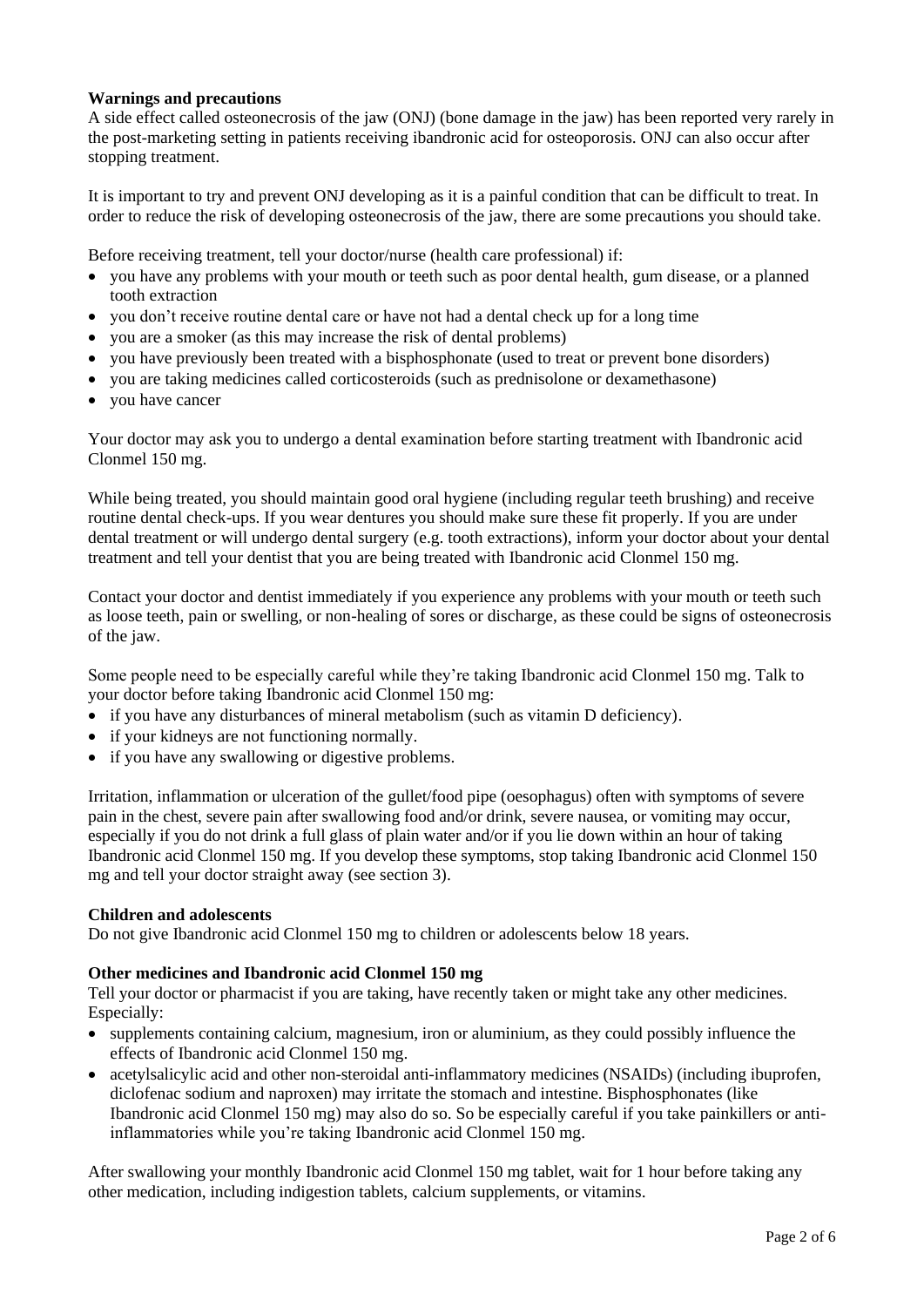# **Ibandronic acid Clonmel 150 mg with food and drink**

Do not take Ibandronic acid Clonmel 150 mg with food. Ibandronic acid Clonmel 150 mg is less effective if it's taken with food.

You can drink plain water but no other drinks.

Water with a high concentration of calcium should not be used. If there is concern regarding potentially high levels of calcium in the tap water (hard water), it is advised to use bottled water with a low mineral content (see section 3).

Take Ibandronic acid Clonmel 150 mg at least 6 hours after you had last had anything to eat, drink or any other medicines or supplements (e.g. products containing calcium (milk), aluminium, magnesium and iron) except water.

After you have taken Ibandronic acid Clonmel 150 mg, please wait for 1 hour before you can have your first food and further drinks. (see section 3. How to take Ibandronic acid Clonmel 150 mg).

#### **Pregnancy and breast feeding**

Ibandronic acid Clonmel 150 mg is for use only by postmenopausal women and must not be taken by women who could still have a baby.

Do not take Ibandronic acid Clonmel 150 mg if you're pregnant or breast feeding. If you're breast feeding, you may need to stop in order to take Ibandronic acid Clonmel 150 mg. Ask your doctor or pharmacist for advice before taking this medicine.

#### **Driving and using machines**

You can drive and use machines as it's expected that Ibandronic acid Clonmel 150 mg has no or negligible effect on your ability to drive and use machines.

#### **Ibandronic acid Clonmel 150 mg contains lactose and sodium**

If you have been told by your doctor that you have an intolerance to some sugars, contact your doctor before taking this medicinal product.

This medicine contains less than 1 mmol sodium (23 mg) per tablet, that is to say essentially 'sodium-free'.

#### **3. How to take Ibandronic acid Clonmel 150 mg**

Always take this medicine exactly as your doctor has told you. Check with your doctor or pharmacist if you are not sure.

#### **The recommended dose of Ibandronic acid Clonmel 150 mg is one tablet once a month**.

#### **Method of administration**

It's important to follow these instructions carefully. They are designed to help your Ibandronic acid Clonmel 150 mg tablet reach your stomach quickly, so it's less likely to cause irritation.

- take one Ibandronic acid Clonmel 150 mg tablet once a month.
- choose one day of the month that will be easy to remember. You can choose either the same date (such as the 1<sup>st</sup> of each month) or the same day (such as the first Sunday of each month) to take your Ibandronic acid Clonmel 150 mg tablet. Choose the date that best fits your routine.
- take your Ibandronic acid Clonmel 150 mg tablet at least 6 hours after you last had anything to eat or drink except water.
- take your Ibandronic acid Clonmel 150 mg tablet
	- o after you first get up for the day, and
	- o before you have anything to eat or drink (on an empty stomach)
- swallow your tablet with a full glass of water (at least 180 ml).

Do not take your tablet with water with a high concentration of calcium, fruit juice or any other drinks. If there is a concern regarding potentially high levels of calcium in the tap water (hard water), it is advised to use bottled water with a low mineral content.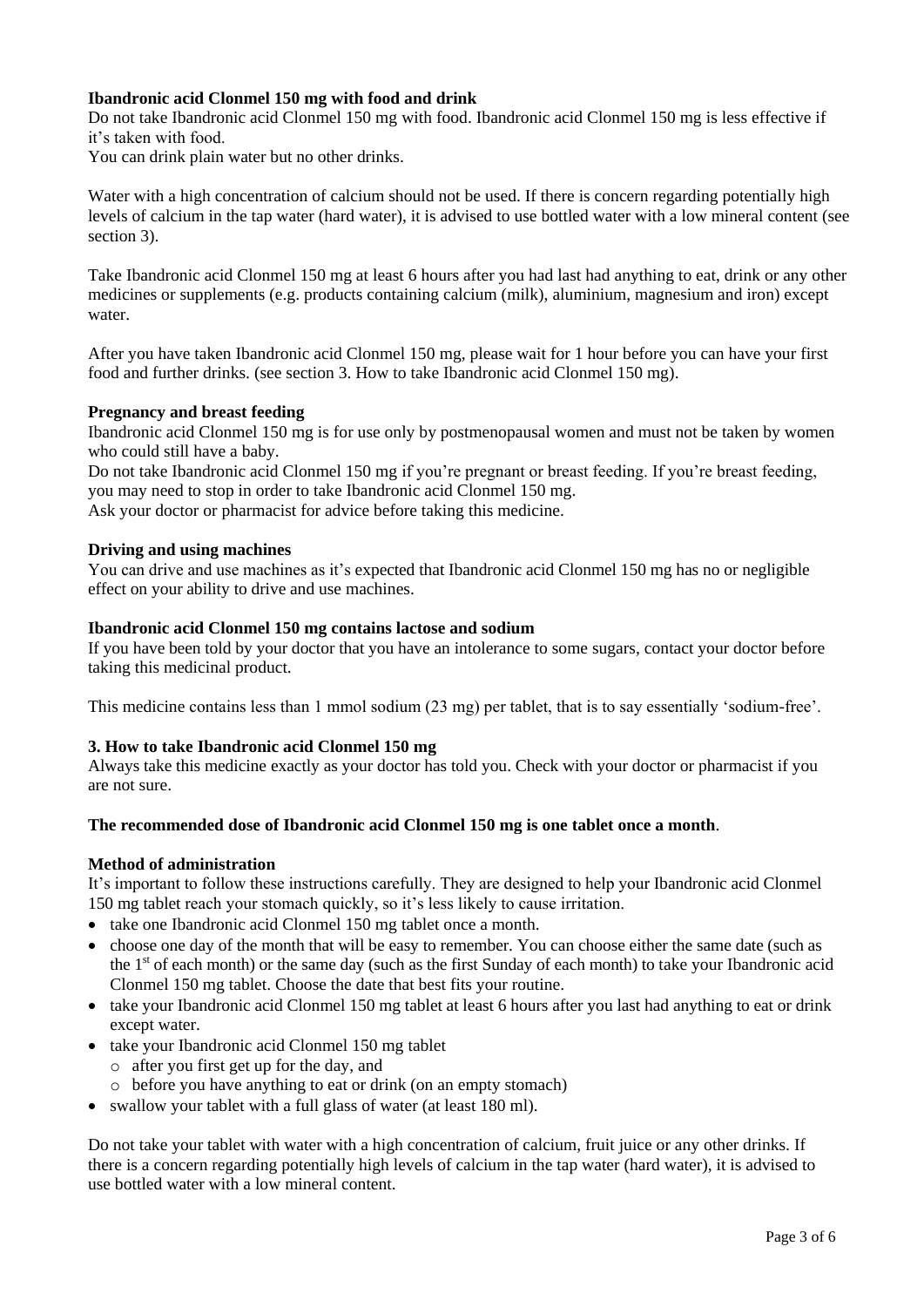- swallow your tablet whole do not chew it, crush it or let it dissolve in your mouth.
- for the next hour  $(60 \text{ minutes})$  after you've taken your tablet
	- $\circ$  do not lie down; if you do not stay upright (standing or sitting), some of the medicine could leak back into your oesophagus
	- o do not eat anything
	- o do not drink anything (except water if you need it)
	- o do not take any other medicines
- after you've waited for an hour, you can have your first food and drink of the day. Once you've eaten, it's OK to lie down if you wish, and to take any other medication you need.

Do not take your tablet at bedtime or before you get up for the day.

### **Continuing to take Ibandronic acid Clonmel 150 mg**

It's important to keep taking Ibandronic acid Clonmel 150 mg every month, as long as your doctor prescribes it for you. After 5 years of using Ibandronic acid Clonmel 150 mg, please consult with your doctor whether you should continue to take Ibandronic acid Clonmel 150 mg.

#### **If you take more Ibandronic acid Clonmel 150 mg than you should**

If you've taken more than one tablet by mistake, drink a full glass of milk and talk to your doctor straight away.

Do not make yourself vomit, and do not lie down - this could cause Ibandronic acid Clonmel 150 mg to irritate your oesophagus.

### **If you forget to take Ibandronic acid Clonmel 150 mg**

Do not take a double dose to make up for a forgotten dose.

If you forget to take your tablet on the morning of your chosen day, do not take a tablet later in the day. Instead, consult your calendar and find out when your next scheduled dose is.

### **If your next scheduled dose is only 1 to 7 days away…**

You should wait until the next scheduled dose is due and take it as normal; then, continue taking one tablet once a month on the scheduled days you've marked on your calendar.

#### **If your next scheduled dose is more than 7 days away…**

You should take one tablet the next morning after the day you remember; then, continue taking one tablet once a month on the scheduled days you've marked on your calendar.

#### **Never take two Ibandronic acid Clonmel 150 mg tablets within the same week.**

If you have any further questions on the use of this medicine, ask your doctor or pharmacist.

#### **4. Possible side effects**

Like all medicines, this medicine can cause side effects, although not everybody gets them.

#### **Talk to a nurse or a doctor straight away, if you notice any of the following serious side effects - you may need urgent medical treatment:**

#### **Uncommon (may affect up to 1 in 100 people):**

 severe pain in the chest, severe pain after swallowing food or drink, severe nausea, or vomiting, difficulty in swallowing. You may have a severe inflammation of your gullet/food pipe, possibly with sores or constriction of the gullet/food pipe

#### **Rare (may affect up to 1 in 1,000 people):**

- itching, swelling of your face, lips, tongue and throat, with difficulty breathing
- persistent eye pain and inflammation
- new pain, weakness or discomfort in your thigh, hip or groin. You may have early signs of a possible unusual fracture of the thigh bone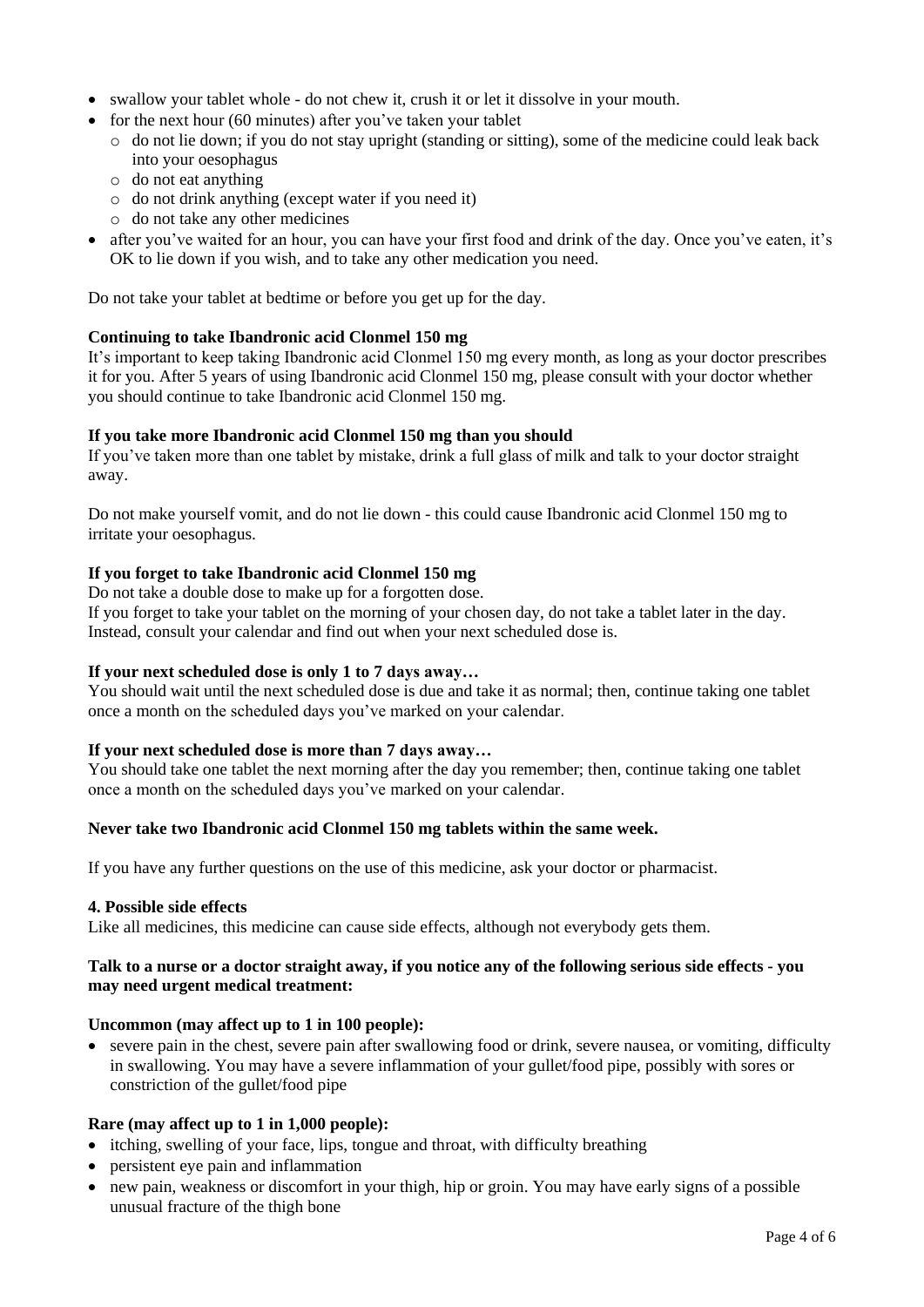# **Very rare (may affect up to 1 in 10,000 people):**

- pain or sore in your mouth or jaw. You may have early signs of severe jaw problems (necrosis (dead bone tissue) in the jaw bone)
- talk to your doctor if you have ear pain, discharge from the ear, and/or an ear infection. These could be signs of bone damage in the ear
- serious, potentially life-threatening allergic reaction
- severe adverse skin reactions

# **Other possible side effects**

## **Common (may affect up to 1 in 10 people):**

- headache
- heartburn, discomfort in swallowing, stomach or tummy pain (may be due to an inflammation of the stomach), indigestion, nausea, having diarrhoea (loose bowels)
- muscle cramps, stiffness of your joints and limbs
- flu-like symptoms, including fever, shaking and shivering, feeling of discomfort, bone pain and aching muscles and joints. Talk to a nurse or doctor if any effects become troublesome or last more than a couple of days
- rash

# **Uncommon (may affect up to 1 in 100 people):**

- dizziness
- flatulence (farting, feeling bloated)
- back pain
- feeling tired and exhausted
- asthma attacks

## **Rare (may affect up to 1 in 1,000 people):**

- inflammation of the duodenum (first section of the bowel) causing stomach pain
- hives

#### Reporting of side effects

If you get any side effects, talk to your doctor or pharmacist. This includes any possible side effects not listed in this leaflet. You can also report side effects directly via HPRA Pharmacovigilance, Earlsfort Terrace, IRL - Dublin 2; Tel: +353 1 6764971; Fax: +353 1 6762517. Website: [www.hpra.ie;](http://www.hpra.ie/) E-mail: [medsafety@hpra.ie.](mailto:medsafety@hpra.ie) By reporting side effects you can help provide more information on the safety of this medicine.

#### **5. How to store Ibandronic acid Clonmel 150 mg**

Keep this medicine out of the sight and reach of children.

Do not use after the expiry date which is stated on the carton after "EXP". The expiry date refers to the last day of that month.

This medicinal product does not require any special storage conditions. Do not throw away any medicines via wastewater or <household waste>. Ask your pharmacist how to throw away medicines you no longer use. These measures will help protect the environment.

# **6. Contents of the pack and other information**

**What Ibandronic acid Clonmel 150 mg contains**

The active substance is ibandronic acid.

Each tablet contains 150 mg of ibandronic acid (as ibandronic acid sodium monohydrate).

The other ingredients are: lactose monohydrate, crospovidone (E1202), microcrystalline cellulose (E460), colloidal anhydrous silica (E551), sodium stearyl fumarate (tablet core); polyvinyl alcohol, macrogol/PEG 3350, talc (E553b) and titanium dioxide (E171) (tablet coating).

#### **What Ibandronic acid Clonmel 150 mg looks like and contents of the pack**